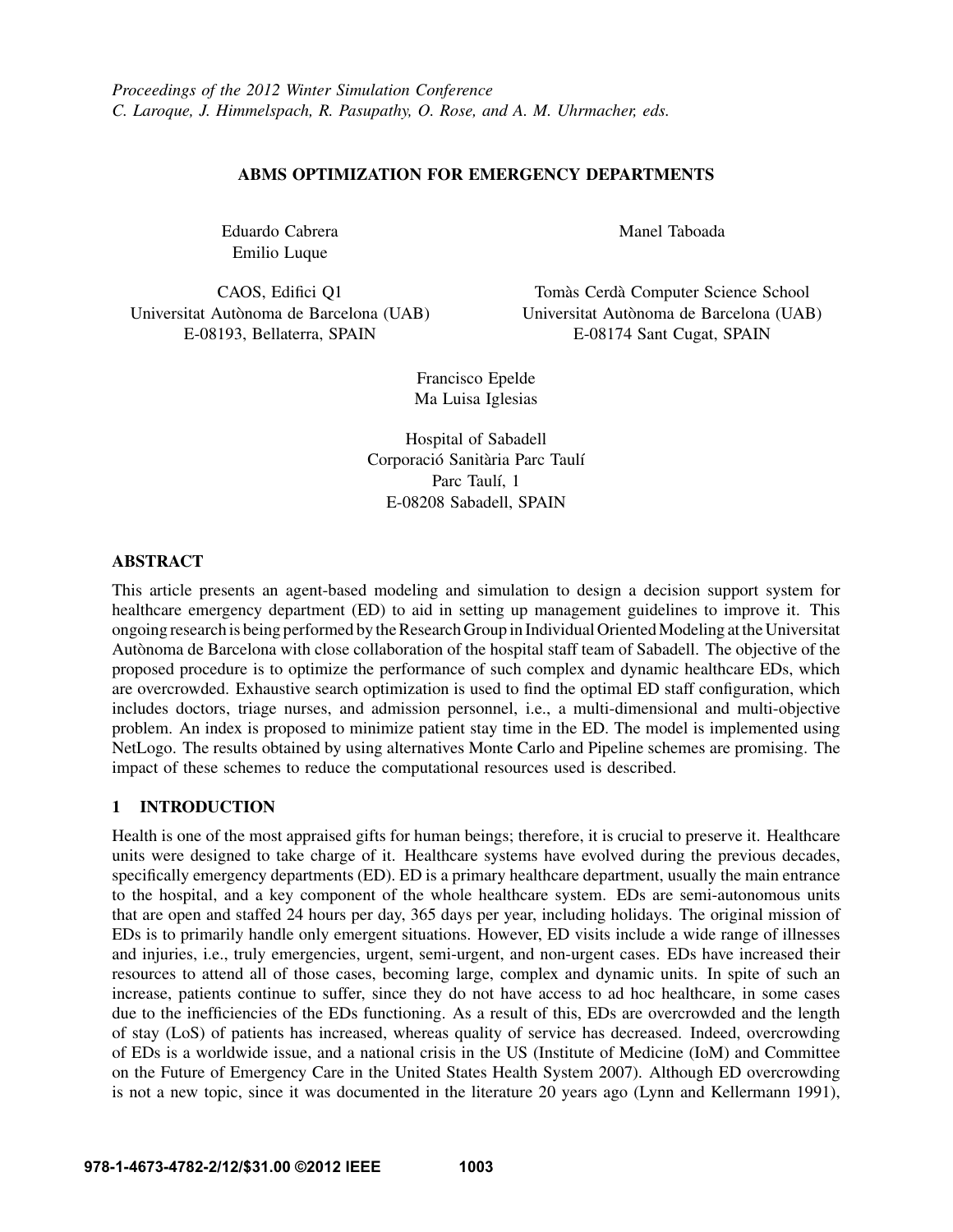there is not a solution to this long and growing issue yet. Despite that EDs are under this overcrowding phenomena, they have suffered budget reductions. Therefore, new techniques and paradigms should be found in order to deal with such overcrowded condition. ED managers require different and fresh solutions, because society demands not only care, quality and service, but also the best care, quality and service. A direct solution to this issue is increasing the size of EDs. However, this straightforward solution is limited by the facility, number of staff (doctors, nurses, technicians) and services (computing, communication, radiology, laboratory), and it is not the best approach. Also, healthcare managers have to maximize the use of healthcare resources, whereas being constrained by limited budget, in order to minimize patient LoS, while increase satisfaction of the patients, i.e., to optimize the performance of the ED. The resource planning of an ED is complex activity, since it is not linear, and it varies depending on time, day of week and season. The ability to simulate special situations such as seasonal increases in ED demand can be useful for the efficient use of resources. There are no standard models to describe a complex system. Simulation becomes an important tool for modeling systems including many elements as well as interdependencies among the elements, and/or considerable variability. Discrete event simulation (DES), system dynamics (SD) and agent-based modeling and simulation (ABMS) are the three main approaches used to simulate healthcare systems. There are a large and growing body of literature describing the use of DES and SD models in ED studies, but the use of ABMS for this purpose is few; although healthcare systems are based on human actions and interactions that are quite difficult to model with DES, and can be more properly modeled with ABMS.

This article presents the results of an ongoing research project that is being carried out by the Research Group in Individual Oriented Modeling (IoM) in the Universitat Autonoma de Barcelona (UAB), with the ` participation of the ED managers of the Hospital of Sabadell (one of the most important Hospitals in Spain that gives care service to an influence area of 500,000 people, and attends 160,000 patients/year in the ED). The general objective of the project is to develop an ED simulator that, used as a decision support system (DSS), aids the managers of EDs in setting up strategies, and management guidelines to enhance the efficiency of such EDs. The specific objective is to implement in the proposed DSS model an algorithm to optimize the number of staff members of EDs, including admission staff, triage nurses, and doctors, under certain economical and operational constrains.

The Emergency Department model defined herewith is a pure Agent-Based Model (ABM), and so is formed entirely of the rules governing the behavior of the individual agents that populate the system. The system behavior emerges as a result of local level actions and interactions. This model describes the complex dynamics found in an ED, representing each individual and system as an individual agent.

The rest of this article is organized as follows; Section 2 describes the literature review. The ED model is succinctly described in Section 3, the mathematical-computational model of the ED are presented in Section 4, the optimization problem of interest, the experiment, and the results of three simulation optimization techniques are given in Section 5, the proposed methodology to find the optimum is described in Section 6. Finally, the conclusions and future work are presented in Section 7.

#### 2 LITERATURE REVIEW

In 1979 computer simulation was applied to hospital systems to improve the scheduling of staff members (Hancock and Walter 1979), and in Saunders, Makens, and Leblanc (1989) the aim was to quantify the impact that the amount of staff members and beds had on patient throughput time. Moreover, a survey of discrete-event simulation in healthcare clinics was presented in 1999 Jun, Jacobson, and Swisher (1999).

Although, discrete-event simulation is widely used in simulating healthcare systems, agent technology is most suited to be used in healthcare applications, because it characterizes better the operation of complex systems such as EDs. There is a relevant article which uses ABM to simulate the work flow in ED (Wang 2009). It focus on triage and radiology processes, but not real data is used, the acuity of patients are not considered, and healthcare providers do not always serve patients in a first-come-first-serve basis. Simulation optimization is used to improve the operation of ED in Ruohonen, Neittaanmaki, and Teittinen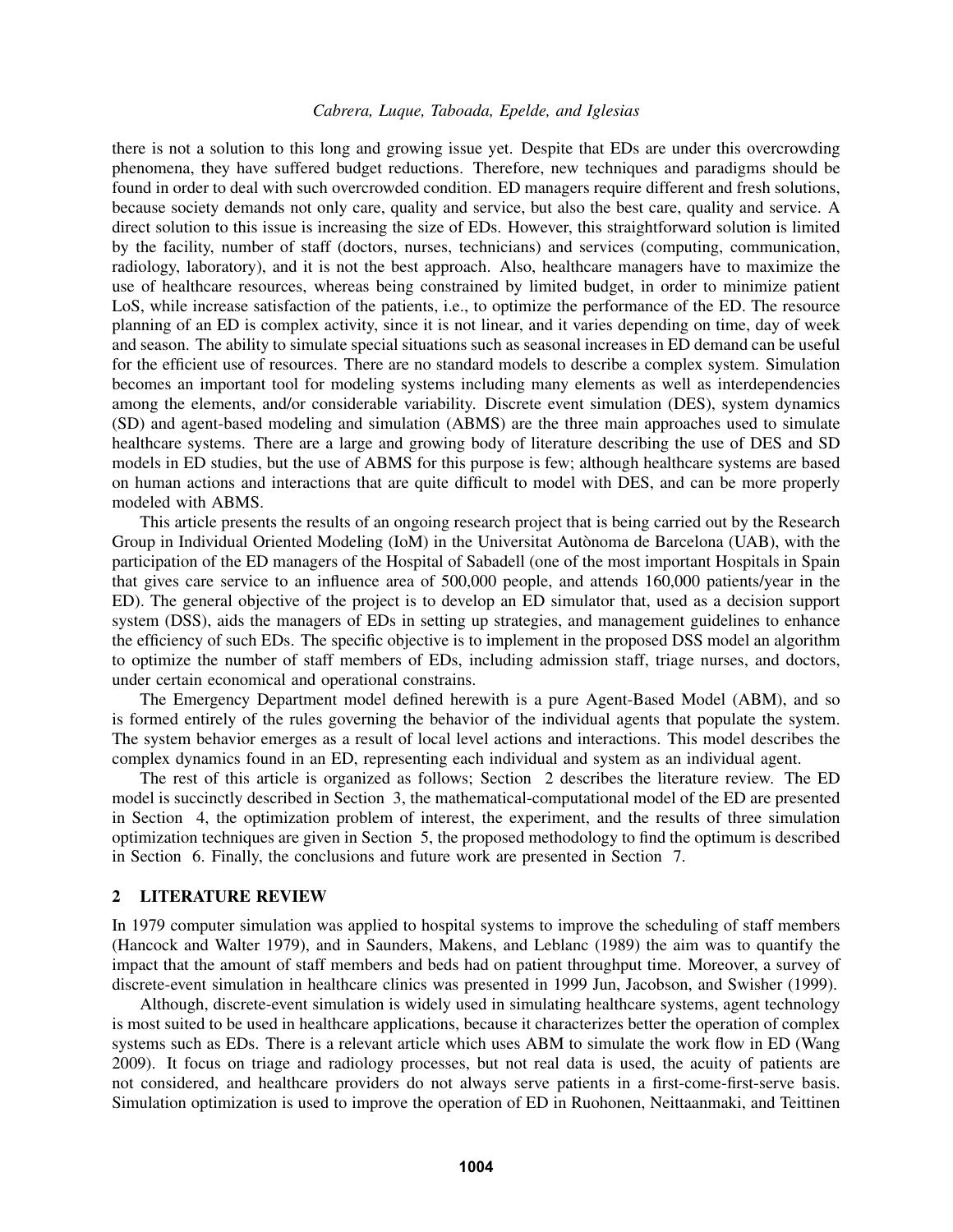(2006), using a commercial simulation package, and Ahmed and Alkhamis (2009) combines simulation with optimization, which involves a complex stochastic objective function under deterministic and stochastic sets of restrictions. Also, in Weng, Cheng, Kwong, Wang, and Chang (2011) system simulation is used to improve the flow of the ED using an index to measure the degree of congestion of ED. Previous works on modeling healthcare systems have focused on patient scheduling under variable pathways and stochastic process durations, the selection of an optimal mix for patient admission in order to optimize resource usage and patient throughput (Hutzschenreuter et al. 2008). Work has been performed evaluating patient LoS under the effects of different ED physician staffing schedules, and the only one found until now that utilizes real data is Jones and Evans (2008) or patient diversion strategies (Laskowski and Mukhi 2008). An evolutionary multi-objective optimization approach is using for dynamic allocation of resources in hospital practice (Hutzschenreuter, Bosman, and Poutré 2009), while in Persson, Davidsson, Johansson, and Wernstedt (2005) it was found that combining agent-based approaches and classical optimization techniques complement each other.

This proposal addresses many of the issues surrounding the modeling and simulation of a healthcare emergency department using agent-based paradigm, where the efficiency of agents in this area has not been totally explored yet. The basic rules governing the actions of the individual agents are defined in an attempt to understand micro level behavior. The macro level behavior, that of the system as a whole, emerges as a result of the actions of these basic building blocks, from which an understanding of the reasons for system level behavior can be derived (Stainsby, Taboada, and Luque 2009).

## 3 AGENT-BASED MODEL OF EMERGENCY DEPARTMENT

In this Section, a brief description of the proposed Agent-Based Model (ABM) is presented. The Emergency Department model defined by this work is a pure ABM, thus it is formed entirely of the rules governing the behavior of the individual agents which populate the system, no higher level behavior is modeled. The system behavior emerges as a result of local level actions and interactions. This model describes the complex dynamics found in an ED, representing each individual and system as an individual agent. Two distinct kinds of agents have been identified, active and passive. Active agents represent the individuals involved in the ED, in this case all human actors, such as patients and ED staff (admission staff, nurses, doctors, etc). Passive agents represent services and other reactive systems, such as the information technology (IT) infrastructure or services used for performing tests. Moore State machines are used to represent the actions of each agent. This takes into consideration all the variables that are required to represent the many different states that such individual (a patient, a member of hospital staff, or any other role) may be in throughout the course of their time in a hospital emergency department. The change in these variables, invoked by an input from an external source, is modeled as a transition between states. In some specific cases the state machine involves probabilistic transitions, where a given combination of current state and input has more than one possible next state. Which transition is made is chosen at random at the time of the transition, weights on each transition provide a means for specifying transitions that are more or less likely for a given individual. Probabilities may be different for each agent. In this way heterogeneity is provided to agents as people, since agent behavior can be probabilistically defined external to their state. The communication between individuals is modeled as the inputs that agents receive and the outputs they produce, both implicitly and explicitly. The communication model represents three basic types of communication. The first type is 1-to-1 communication, such as between two individuals, for instance admission staff and patient, where a message has a single source and a single destination, as well as between patients, or staff personnel. The second type is 1-to-n communication, where a message has a single source and a specific set of recipients, for example when a doctor communicates with both patient and his companion, or when doctor communicates with other doctors and nurses. The last type is 1-to-location communication, where a message has a single source, but it is received by every agent within a certain area or location. This occurs when a triage nurse sends a message to the patients in the waiting room, through the loudspeaker system. In order to control the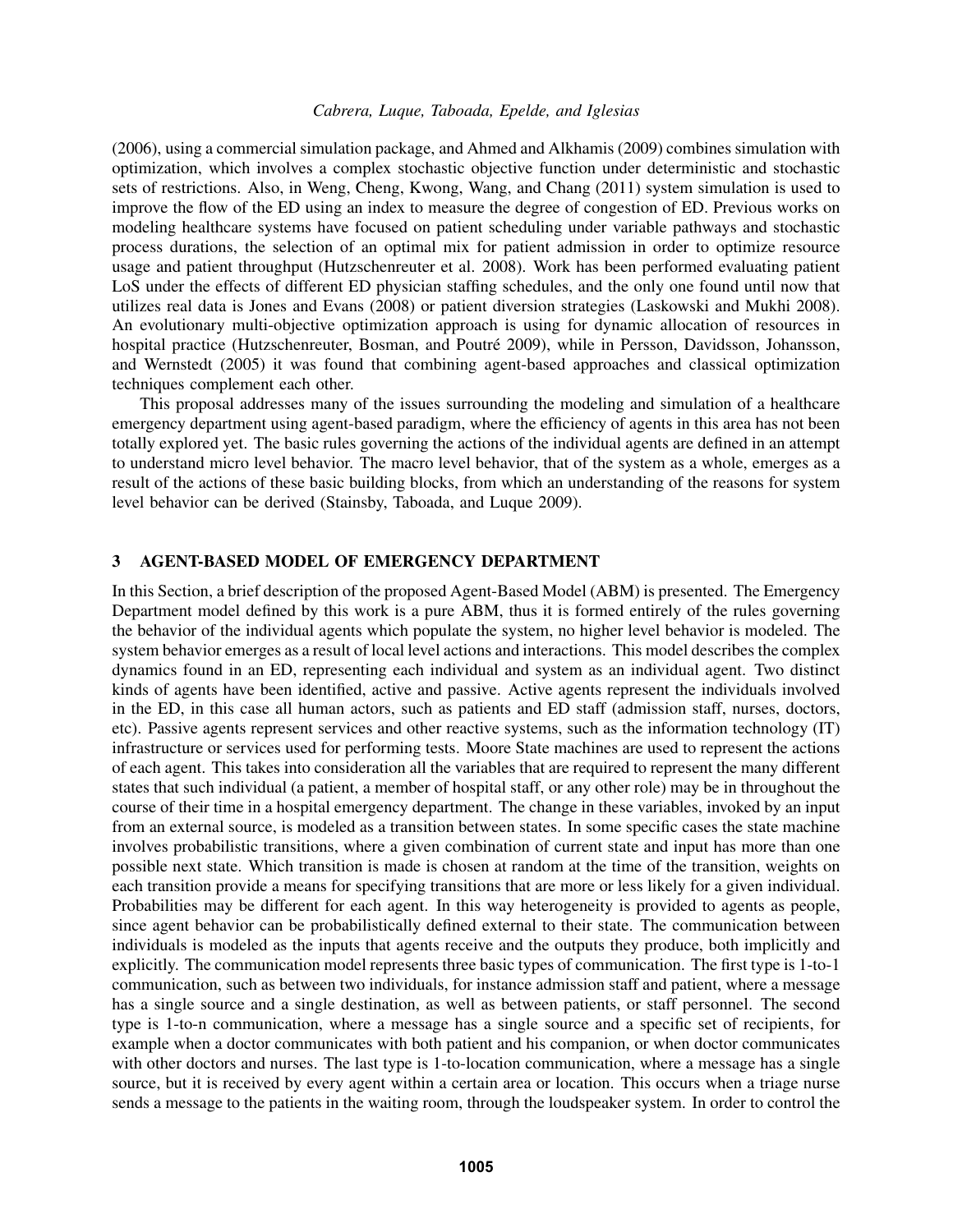agent interaction, the physical environment in which these agents interact also has to be modeled, such as admissions, triage box, the waiting room, and consultation suits. A detailed description of the emergency department model using the agent-based paradigm can be found in the following article (Taboada et al. 2011)

#### 4 MATHEMATICAL-COMPUTATIONAL MODEL OF EMERGENCY DEPARTMENT

## 4.1 Multi-Objective Optimization

From the mathematical point of view, the optimization problem stated in Section 1 is to optimize the number of staff members of an ED under specific economical and operational constraints. This problem can be formulated as a multi-objective optimization problem which is formally defined as follows: Find the vector  $\vec{x}^* = [x_1^*, x_2^*, \dots, x_n^*]^T$  which optimizes the vector function:

max / min 
$$
\vec{f}(\vec{x}) = [f_1(\vec{x}), f_2(\vec{x}), ..., f_k(\vec{x})]^T
$$
  
\nsubject to  $g_i(\vec{x}) \le 0$   $i = 1, 2, ..., m$   
\n $h_i(\vec{x}) = 0$   $i = 1, 2, ..., p$  (1)

where  $f_i$  is the *i*−*th* objective function.  $x_i^*$  is a discrete vector, global sampling of  $\vec{x}_i^*$  is possible to get, but not all of  $f_i(x_i^*)$  can be evaluated exactly, and must be estimated via a simulation procedure. Since several objective functions exist, instead of looking for a single solution, an acceptable or trade-off solutions it is trying to find them. It is say that a vector of decision variables  $\vec{x}^* \in PO$  is *Pareto optimal* if  $\vec{\pm}$  another  $\vec{x} \in PO$ such that  $f_i(\vec{x}) \le f_i(\vec{x}^*)$   $\forall i = 1,...,k$  and  $f_j(\vec{x}) < f_j(\vec{x}^*)$  for at least one j. PO represents the feasible region of the problem, i.e., where the constraints are satisfied. The goal of the optimization procedure is to identify the staff members of the EDs that optimize their performance, which needs to be estimated via a simulation due to the complexity of EDs. Optimization via simulation is a difficult task (Fu 2002). As simulations are usually computationally expensive, even estimating  $f_i(x_i^*)$  at a single point in Equation (1) may require substantial effort, which implies that only some scenarios would be explored. Three different alternatives used in this work are briefly described following.

#### 4.2 Exhaustive Search

Exhaustive search (ES) is used for discrete and combinatorial problems in which no efficient solution technique is known. In order to determine the solution it might be necessary to test each possibility and verify if it satisfies the statement of the problem. If there exists a solution, then ES technique will always find such solution. Nevertheless, the computational cost is high and proportional to the number of possible solutions which could be quite large, i.e., a combinatorial explosion.

#### 4.3 Monte Carlo

Monte Carlo (MC) is a statistical sampling method used to approximate solutions to quantitative problems. It is widely used when it is infeasible to compute an exact solution using a deterministic algorithm, there are many degrees of freedom, or incertitude in the input data. MC method does not suffer from the curse of dimensionality. In order to reduce the standard error, different techniques could be used, among them are increasing the sample size and variance reduction.

#### 4.4 Pipeline

This technique is usually known as assembly line. It consists of several ordered stages. The output of one stage is the input of the next one. Once the second stage is working, the first stage is attending the next input, and so on. Therefore, when the hole pipeline is full, one output per time is obtained. All stages could be configured to have more than one unit, i.e., parallel stages. So, not only the throughput but also the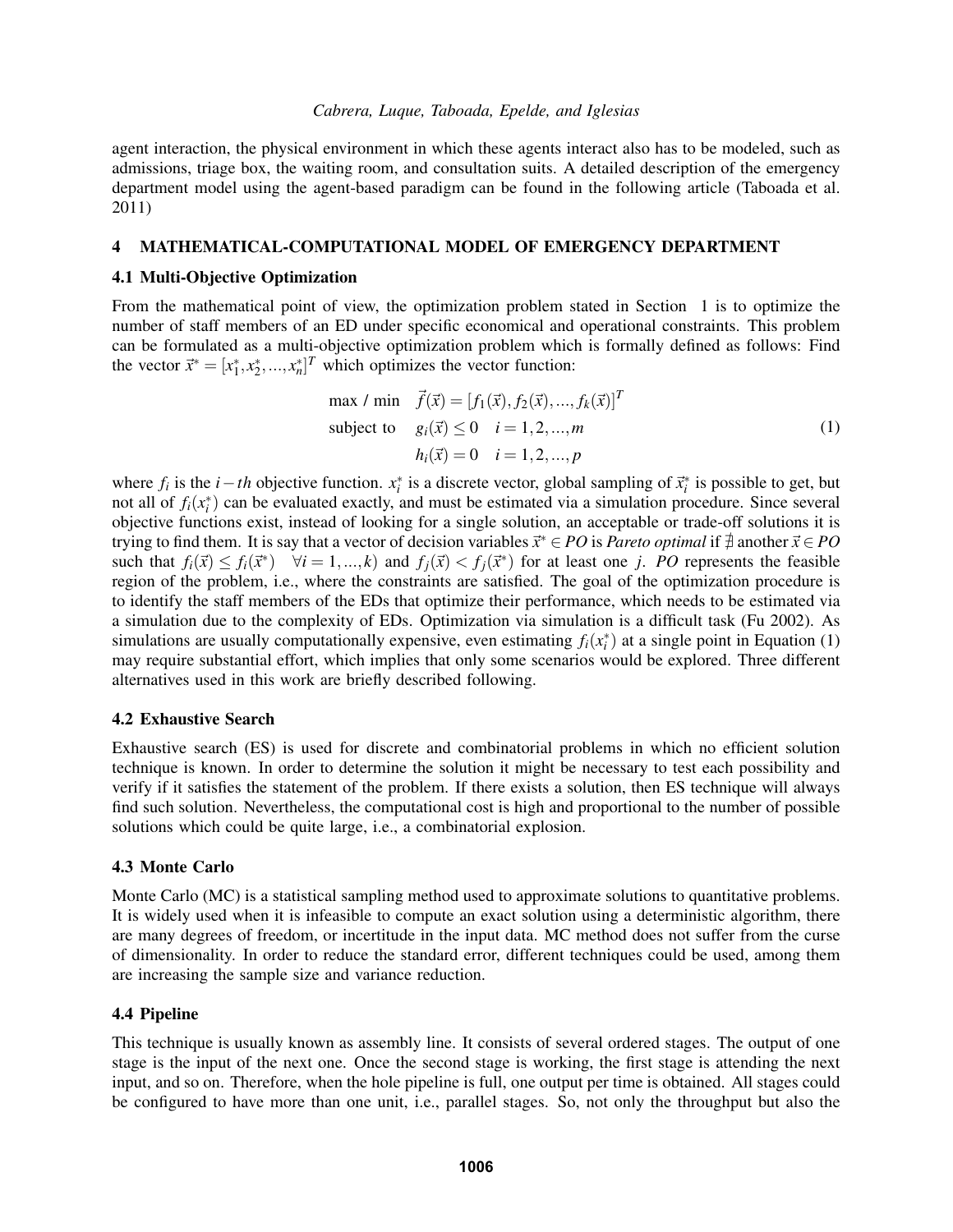pipeline of the system is enhanced. However, when the process between each stage cannot be synchronized the use of buffers ought to be necessary. The pipeline time can be expressed by Equation (2), where  $S_i$ represents each stage of the pipeline.

Pipeline time 
$$
=\frac{1}{\sum_{i=1}^{1} \sum_{j=1}^{n} \sum_{j=1}^{n} \sum_{k=1}^{n} \sum_{k=1}^{n} (2)}
$$

#### 5 OPTIMIZATION

## 5.1 The Problem

The optimization problem considered in this paper and expressed by Equation (1) aims to find the best ED staff configuration: doctors (D), triage nurses (N), and admissions (A), which optimize the ED's functioning. The simplified patient flow in the ED is defined as follows: Patients arrive to the ED on their own, and waits to be attended in the admission area. Then, patients stay in the first Waiting Room (WR), WR1, until a triage nurse calls them. After the triage process, patients pass to a second WR2, and stay there until a free doctor calls them to begin the diagnosis and treatment phase, depending on the patient's symptoms and physical condition, as well as prescribed tests. At the end, patients are discharged from the ED. Even though realistic treatment is based on the acuity of patients they have the same path throughout the ED at this moment in this research project.

For simplicity, only four different types of active agents are considered: patients, admission staff, nurses, and doctors. Staff considered characteristics are shown in Figure 1 and Table 1. Taking into account: a) that each of the personnel staff has two levels of expertise: low and high, labeled as Junior (J) and Senior (S), respectively. Figure 1 and Table 1 show, as well, the combinatorial problem for admission personnel, nurses and doctors; b) that the Junior staff will require more time to finish their own duty than Seniors; c) Senior staff have higher salaries. The time, and salary of each four staff, and the number of them, from 1 up to 3 or 4, are shown in Table 1. Figures 1a, 1b, and 1c, and Table 1 synthesize the combinatorial or multi-dimensional problem of interest (where each variable or in this case ED staff member represents one dimension, three dimension up to now, plus the patients arrival, i.e., the input to the ED, shown in Figure 2). As mentioned above the objective is to identify the combination numbers of staff members of ED that optimize its performance. The expected value of the latter needs to be estimated via simulation due to the complexity of EDs (as discussed previously).

Table 1: Staff members with their associated salary and time according to their kind, and the maximum number of them.

|              |            | Salary $(€)$ | Time (ticks) | <b>Number</b> |      |
|--------------|------------|--------------|--------------|---------------|------|
|              | Senior (S) | Junior $(J)$ | Senior (S)   | Junior $(J)$  |      |
| Doctor $(D)$ | 1.000      | 500          | 260          | 350           |      |
| Nurse $(N)$  | 500        | 350          | 90           | 130           | $-3$ |
| Admin (A)    | 200        | 150          | 20           | 35            | $-3$ |

### 5.2 Generation of Samples of ED's Staff Configuration

The ED simulator for this work is implemented in the agent-based simulation environment NetLogo (Wilensky 1999). The simulator is used as a *black box*, even though the more realistic the simulator is, the better are the results and the optimizations. The present scenario adopted for the experiments is to simulate patients moving through a simplified ED that includes four primary areas: admissions,three triage boxes, two waiting rooms, and the four diagnosis and treatment boxes. For simplicity, only four different types of active agents are considered: patients, admission staff, nurses, and doctors. ED staff considered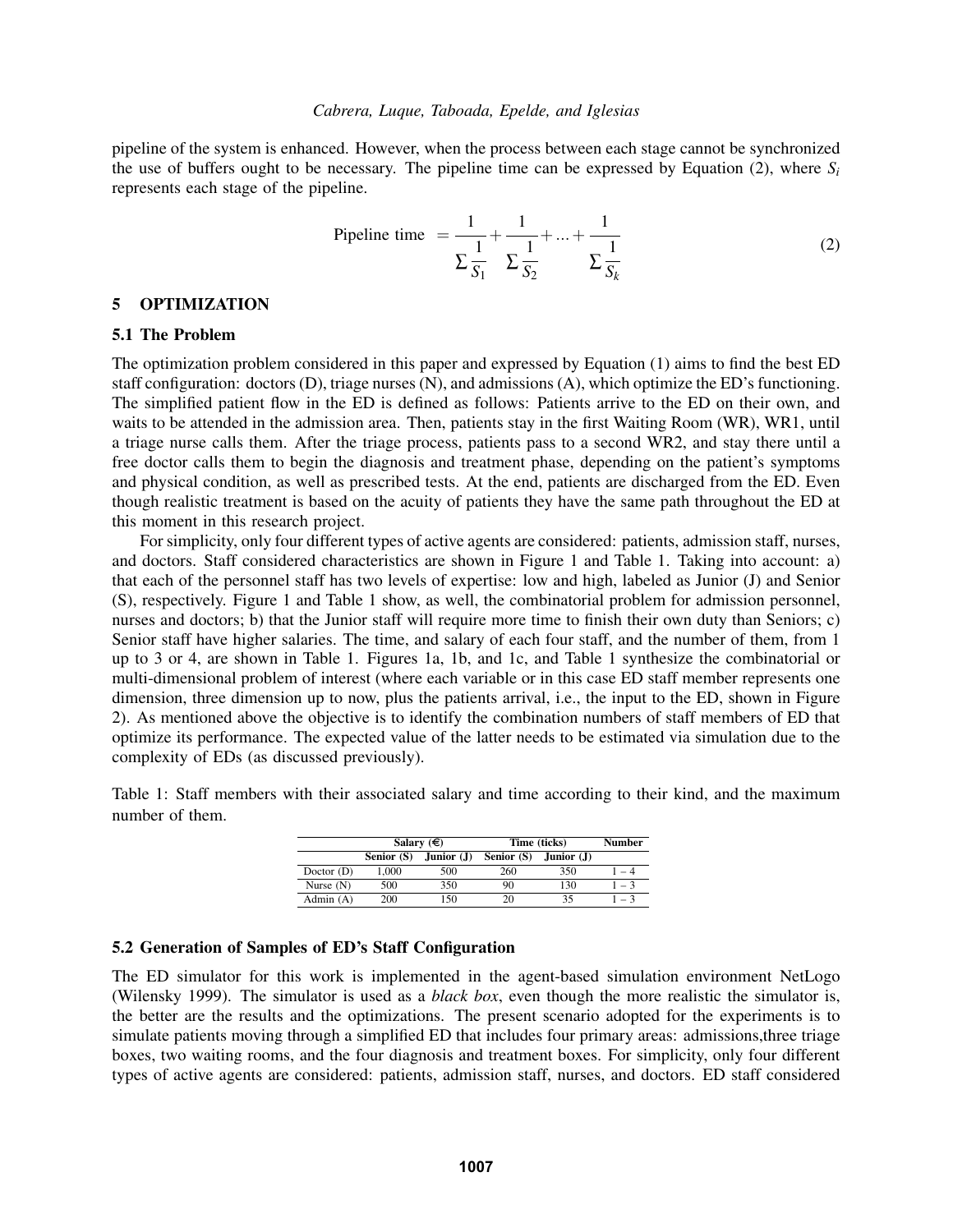| $AD_1$ | AD <sub>2</sub> | AD <sub>3</sub>                                                | $TR_1$    | TR <sub>2</sub> | TR <sub>3</sub>                                              | DR <sub>1</sub> | DR <sub>2</sub> | DR <sub>3</sub> | DR <sub>4</sub>                                               |
|--------|-----------------|----------------------------------------------------------------|-----------|-----------------|--------------------------------------------------------------|-----------------|-----------------|-----------------|---------------------------------------------------------------|
|        |                 |                                                                |           |                 |                                                              | DS              |                 |                 |                                                               |
| AS     |                 |                                                                | NS        |                 |                                                              | DJ              |                 |                 |                                                               |
| AJ     |                 |                                                                | NJ        |                 |                                                              | DS              | DS              |                 |                                                               |
|        |                 |                                                                |           |                 |                                                              | DJ.             | DJ              |                 |                                                               |
| AS     | AS              |                                                                | NS        | NS              |                                                              | DS              | DJ              |                 |                                                               |
| AJ     | AJ              |                                                                | NJ        | NJ              |                                                              | DS              | DS              | DS              |                                                               |
|        |                 |                                                                |           |                 |                                                              | DJ              | DJ              | DJ              |                                                               |
| AS     | AJ              |                                                                | NS        | NJ              |                                                              | DS              | DJ              | DJ              |                                                               |
| AS     | AS              | AS                                                             | NS        | NS              | NS                                                           | DS              | DS              | DJ              |                                                               |
|        |                 |                                                                | NJ        |                 |                                                              | DS              | DS              | DS              | DS                                                            |
| AJ     | AJ              | AJ                                                             |           | NJ              | NJ                                                           | DJ              | DJ              | DJ              | DJ                                                            |
| AS     | AJ              | AJ                                                             | <b>NS</b> | NJ              | NJ                                                           | DS              | DJ              | DJ              | DJ                                                            |
| AS     | AS              | AJ                                                             | <b>NS</b> | <b>NS</b>       | NJ                                                           | DS              | DS              | DJ              | DJ                                                            |
|        |                 |                                                                |           |                 |                                                              | DS              | DS              | DS              | DJ                                                            |
|        |                 | (a) $9$ Admission (A) person-<br>nel staff configurations. ADi |           |                 | (b) 9 Nurse $(N)$ configura-<br>tions. TRi represents Triage |                 |                 |                 | $(c)$ 14 Doctor $(D)$ configu-<br>rations. DRi represents Di- |

*Cabrera, Luque, Taboada, Epelde, and Iglesias*

represents Admission Den *i*. Room *i*.

agnosis Room *i*.

Figure 1: Combinations of sanitarian staff: Admission (A) personnel, Nurses (N) and Doctors (D). Two levels of expertise: Junior (J), and Senior (S).

characteristics are shown in the Figure 1, and the basic patient attributes set as well as the simple patient flow in the ED are described previously.

In this experiment an average input of 400 patients has been assumed, which is the real average number of incoming patients that the heads of ED of the Hospital of Sabadell (HS) have reported. Patients arrive at the ED after a certain time step, and with different probabilities from 20 and 80% (P, these probability values were used to resemble the randomness of the incoming patients to the EDs and set different scenarios). Even with this very reduced setting of an ED, the search space is large. For example, the search space has 4,536 (which results of assuming a combination of two level of expertise, Junior or Senior, of up to four doctors, three nurses, three admissions [shown in Figures 1c, 1b, 1a], and four different probabilities of patients arrival, i.e.,  $14 \times 9 \times 9 \times 4$ ) combinations to find out which is the best or optimum that minimize a desire index, under some restrictions. The period simulated was 24 hrs., one day, which represent 24,000 ticks for all the experiments, as well as the same random seed, and 400 patients. This real average number of incoming patients daily hourly is shown in Figure 2 as well as its pattern.



Figure 2: 400 is the real average number of incoming patients daily, hourly and its pattern.

In order to evaluate the utility of the proposed agent-based ED simulator for optimizing the resources of HS's ED, an index, defined as the minimum patient LoS in the latter, with a budget of  $3,500 \in$  per patient, was set. All simulations were done using the simulator already explained, in particular using serially the *BehaviorSpace* tool of NetLogo, on an *IBM* cluster, which has 32 compute nodes with 2 x Dual-Core Intel(R) Xeon(R) CPU 5,160 at 3.00 GHz, with 12 GB of RAM, and 4MB of L2 share cache (2x2).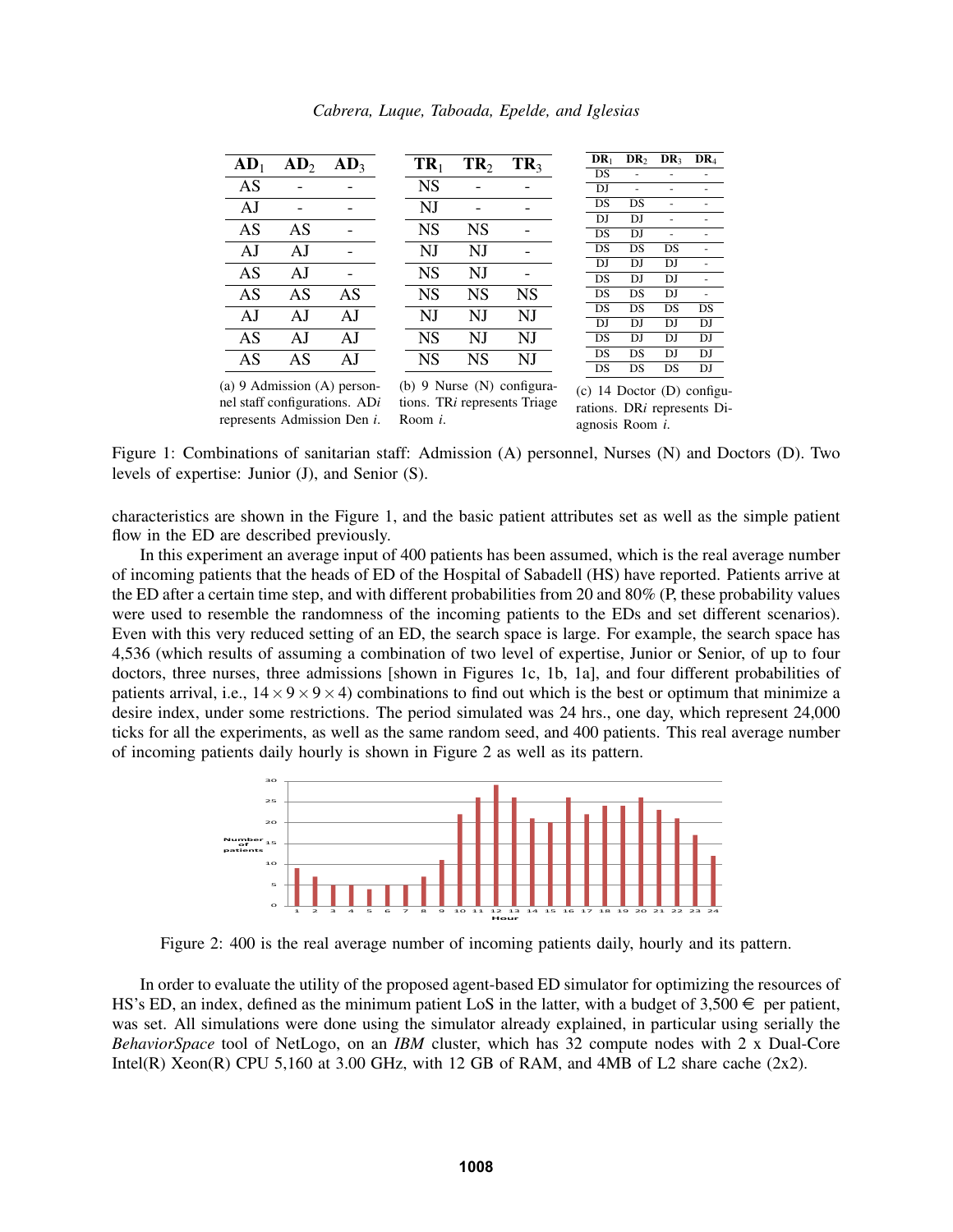## 5.3 Experiment

The mentioned index was used as a metric for the patient LoS in the ED, with budget constraint less or equal to 3,500  $\epsilon$ . This cost restriction consists of the salary of each sanitarian staff that constitutes the corresponding configuration and can be represented as follows:  $Cost = \sum \beta_{ij} \times \lambda_{ij}$ ; where  $\beta = person$  and  $\lambda = \text{salary}$ ,  $i = D, N, A$  and  $j = S, J$ . The index is expressed mathematically in Equation (3).

Minimize length of stay (LoS) 
$$
f(D, N, A)
$$
  
subject to 
$$
Cost \le 3,500
$$
 (3)

The first approach in searching for the optimum was done through an exhaustive search technique. Even though it implies a lot of search time, it is guaranteed that the optimum will be found, as stated in Section 4.2.

#### 5.4 Results and Discussion

The results of the simulation are shown in Figure 3, where the blue rounded points are the staff configurations that satisfy the budget constraint, while the green and red asterisks are the average minimum LoS for each case. Only when patient arrival probability, P, 20% and 80%, staff configurations that led to the minimum LoS are presented in Figures 3a and 3b, as well as the associated cost of each staff configuration in Tables 2 and 3, respectively.





Figure 3: The blue rounded points are the staff configurations that satisfy the constraint cost. Staff configurations that got the average minimum LoS are shown as green and red asterisks.

From Figure 3a, it can be seen that there are three different staff configurations which obtain the minimum LoS, but with different costs. Also, in the same Figure 3a, it can be seen that there are many other staff configurations that are quite close to the minimum LoS, but with less cost.

Table 2: Staff members with their associated salary and time according to their kind, and the maximum quantity of them.

| Min | €     | Time (ticks) # staff | D       |         |          |
|-----|-------|----------------------|---------|---------|----------|
|     | 3.200 | 428                  | 2 S 2 S |         | 1 S      |
|     | 2.900 | 428                  | 2 S 1 S |         | 2 S      |
|     | 2.850 | -28                  |         | 2 S 1 S | 1 S. 1 J |

In the other cases, where the patient arrival increases, i.e., has higher probability (P), there are only a few staff configurations around the minimum, or clearly only one. Not only does the patient arrival increase, but also the minimum average patient LoS, as expected, as well as the cost of the staff configuration, and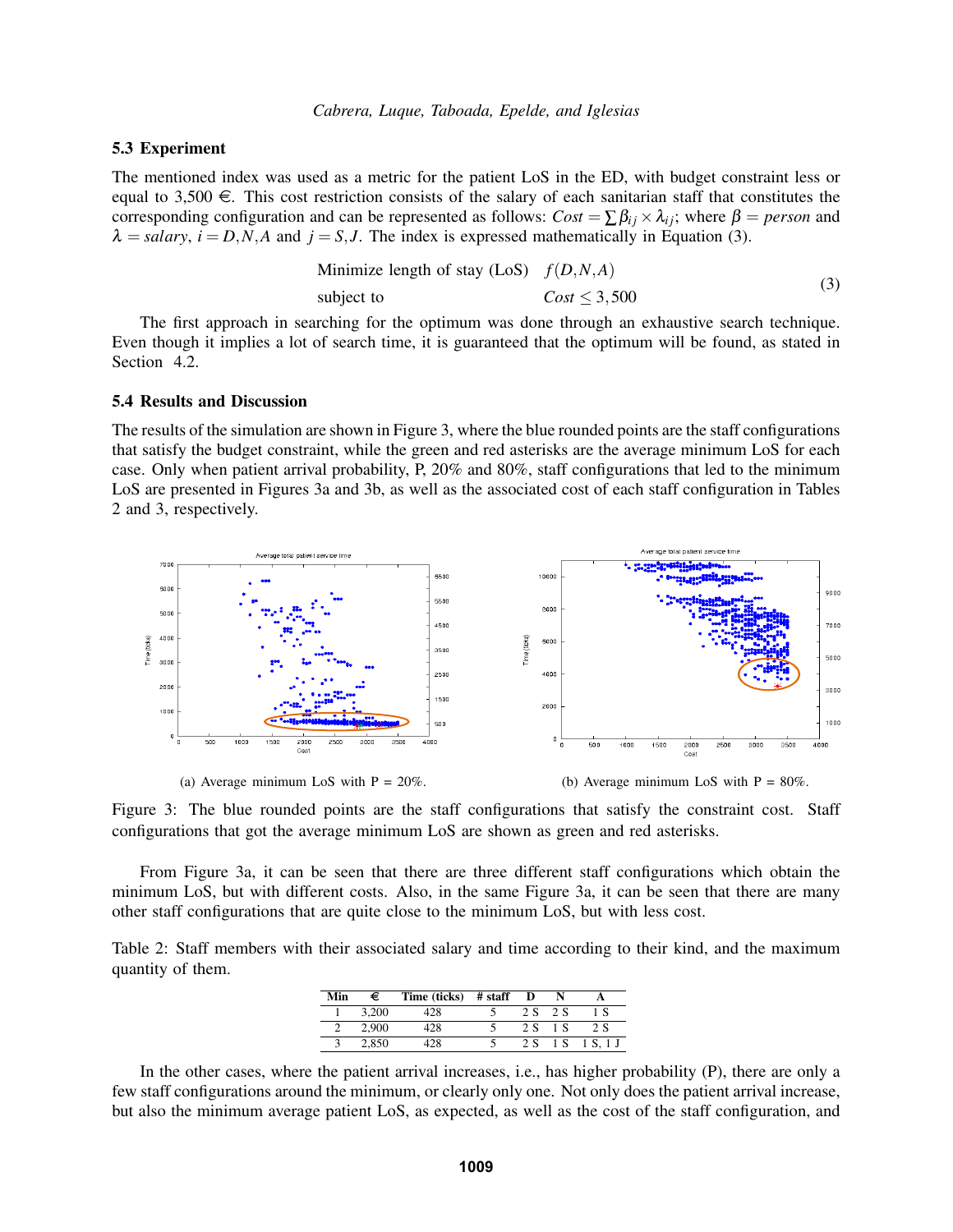Table 3: Staff members with their associated salary and time according to their kind, and the maximum quantity of them.

|  | Min $\in$ Time (ticks) # staff D N A |                    |  |
|--|--------------------------------------|--------------------|--|
|  | $1 \quad 3.350 \quad 3.266$          | 7 1 S, 3 J 2 J 1 J |  |

also the standard deviation of the average patient LoS. The amount of patients increases at waiting rooms, both WR1 and WR2 at times t1, t2, t3, and t4 (each time represents every 6,000 ticks of simulation), and finally the amount of unattended patients increases as well. In Table 4 all these results are shown. Comparing standard deviation results show us that the variability of LoS increases as the patient arrival P increases, but such variability is not linear. It is noticed that when the patient arrival P is high, 80%, patients in waiting rooms WR1 and WR2 increase, i.e., the ED become overcrowded.

Table 4: Results for the best average minimum LoS for each of the four considered scenarios.

|    | T1      | $\sigma_{T1}$                  |      | $\epsilon$ # attended # unattended |          | WR1        | WR2                          |  |
|----|---------|--------------------------------|------|------------------------------------|----------|------------|------------------------------|--|
|    | (ticks) |                                |      | patients                           | patients |            | t1, t2, t3, t4t1, t2, t3, t4 |  |
| 20 | 428     | 48 (11%)                       | 2850 | 83                                 |          | 0.0.0.0    | 0.0.0.0                      |  |
|    |         | 80 3,266 1,670.4 (51.2%) 3,350 |      | 294                                | 100      | 8.19.32.43 | 12.25.37.51                  |  |

It is worth pointing out that each of the plotted points were obtained running the simulator as many times as there are points, i.e., for each case the optimum red and green points were obtained through the exhaustive search technique, which implies that all the scenarios that satisfy the restrictions should be executed on the simulator. This implies a lot of computing time, even though parametric executions, through NetLogo's *BehaviorSpace* tool were used. Therefore, when an entire and not simplified ED is used, the number of cases that have to be tested through exhaustive search will be very large. In order to reduce computational cost an intelligent search, other than exhaustive, must be used.

## 6 PROPOSED REDUCED SCHEME

Notice in Figure 3a and its corresponding Table 2 that there are different staff configurations that attained the average minimum LoS, but with different costs, as well as that there are many other staff scenarios that are quite close to the minimum time, but with less cost, i.e., these other solutions are sub-optimal. On the other hand, where the patient arrival increases, there are only a few staff configurations around the minimum, as can be seen in Figure 3b and Table 3. Taking these results into account, i.e., there exist several configurations lying nearby the region where the optimum is; such configurations or scenarios are located inside the red ellipses in Figures 3a and 3b. The red ellipses delimits a region, which is not only where the optimum is, but also where sub-optima can be found, and some of such sub-optima could be selected instead of the optimum with a little less LoS, but with cheaper cost.

It was identified that ordering simulation points (ordered by ticks or weighted pipeline time (t\*, using Equation (2) and also shown in Figure 4 ) of staff configuration), before plotting it resembles the operation of a pipeline. The ordered and non-ordered data are shown in Table 5 (similar tables were obtained for nurses, and admission personnel). Thus, a computationally simplified model of ED as a pipeline scheme was implemented in order to verify this assumption. The pipeline scheme proposed is described as follows: patients continue arriving to the service, when only one admission personnel, nurse and doctor are available; therefore, the ED can be seen as a single queue system, whereas when more than one staff is available, patients are served as if they are in many parallel servers. When the pipeline is full, i.e., all sanitarian staff (admission personnel, nurses and doctors are busy ) and the previous queues of triage and diagnostic are occupied, then every certain ticks one patient leaves the ED (ideally, because it depends on patient's acuity).

MC is used in similar way, but in this case a specific staff configuration is selected to be tested and verified if it is the optimum; whereas the number of combination of EDs' staff is increased the standard error is reduced, i.e., it is closer to the optimum in the region nearby.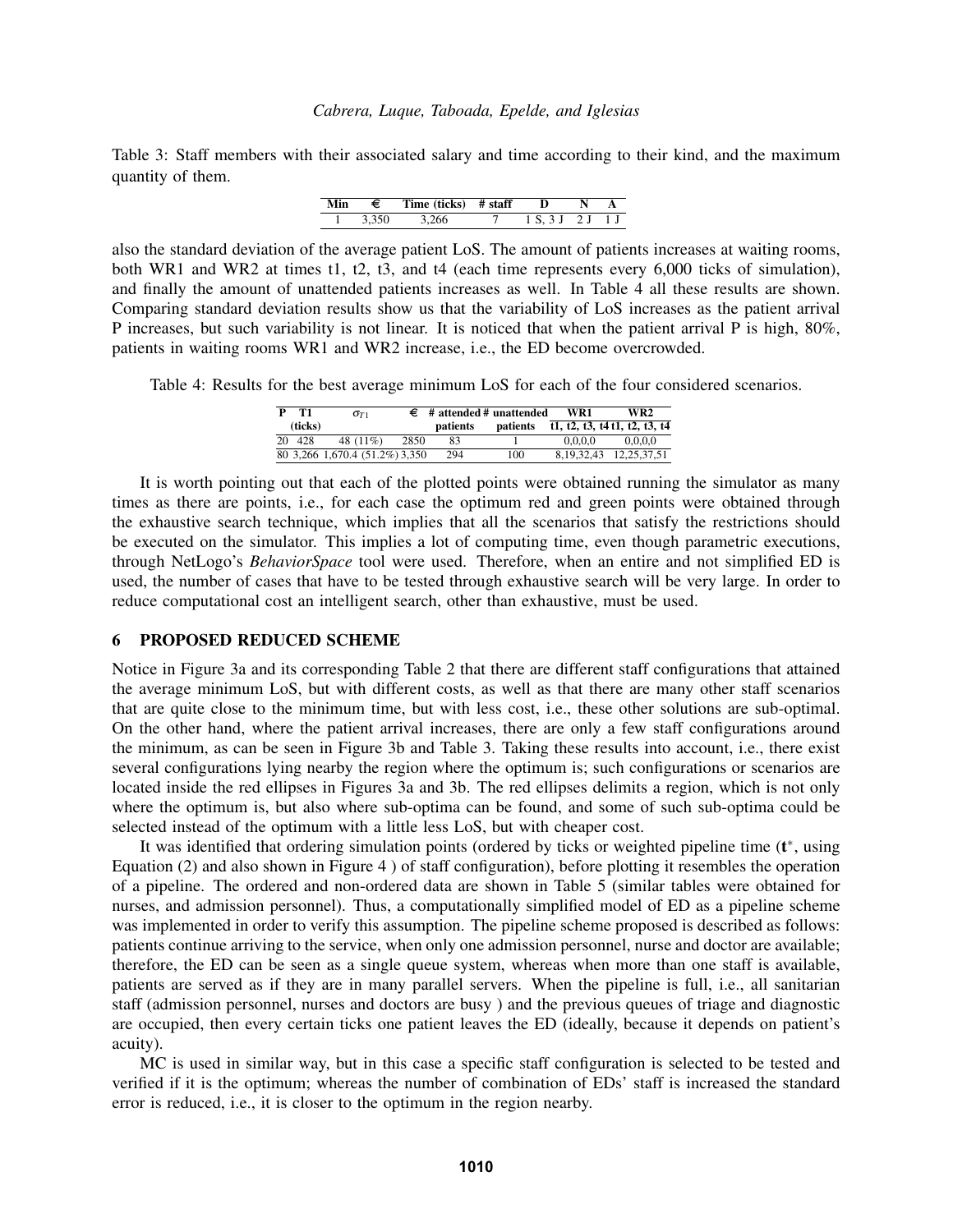Therefore, the proposal is to use a computationally simplified model of ED which consists of: a) pipelines, i.e., the ED can be viewed as a set of pipelines connected among them, and b) MC technique in order to identify the limited region where the optimum lies. This can be observed in Figure 4. These alternative schemes to find the optimum, or the region where the optimum is, can lead us to find the optimum or sub-optimum values using an intelligent strategy, reducing the computing time and the region where the optimum lies. Once the region has been found using this scheme, the Agent-Based ED simulator previously described can be executed exhaustively on such a reduced region.



Figure 4: The proposal pipeline ED computationally simplified.

In Figure 5, a scattered 3D graph of the Figure 3a is shown. From this graph nothing can be concluded about a region where the optimum and sub-optimum are, while the same data but previously ordered according to the first column of the Table 5 and obtained through the computationally simplified proposed model of ED, Pipeline scheme, is shown in the Figures 6 and 7. In these graphs a region, where the optimum and sub-optima are, is clearly identified, specially in the latter, which isosurfaces are shown. In this region an exhaustive but reduced search is done, in order to find out the optimum using an intelligent strategy. Similar regions are found using MC scheme.

| Ordered t*     | Non ordered    | DR <sub>1</sub> | DR <sub>2</sub> | DR <sub>3</sub> | DR <sub>4</sub> | €     | t(ticks) | $t^*$ (ticks) |
|----------------|----------------|-----------------|-----------------|-----------------|-----------------|-------|----------|---------------|
|                | 10             | DS              | DS              | DS              | DS              | 4,000 | 260      | 65            |
| $\overline{c}$ | 14             | DS              | DS              | DS              | DJ              | 3,500 | 350      | 69.5          |
| 3              | 13             | DS              | DS              | DJ              | DJ              | 3,000 | 350      | 74.6          |
| $\overline{4}$ | 12             | DS              | DJ              | DJ              | DJ              | 2,500 | 350      | 80.5          |
| 5              | 6              | DS              | DS              | DS              |                 | 3,000 | 260      | 86.7          |
| 6              | 11             | DJ              | DJ              | DJ              | DJ              | 2.000 | 350      | 87.5          |
| 7              | 9              | DS              | DS              | DJ              |                 | 2,500 | 350      | 94.8          |
| 8              | 8              | DS              | DJ              | DJ              |                 | 2.000 | 350      | 104.6         |
| 9              | 7              | DJ              | DJ              | DJ              |                 | 1,500 | 350      | 116.7         |
| 10             | 3              | DS              | DS              |                 |                 | 2.000 | 260      | 130           |
| 11             | 5              | DS              | DJ              |                 |                 | 1,500 | 350      | 149           |
| 12             | 4              | DJ              | DJ              |                 |                 | 1.000 | 350      | 175           |
| 13             |                | DS              |                 |                 |                 | 1.000 | 260      | 260           |
| 14             | $\overline{c}$ | DJ              |                 |                 |                 | 500   | 350      | 350           |

Table 5: Ordering data according to working time of each staff configuration of Doctors.

#### 7 CONCLUSIONS AND FUTURE WORK

This paper presents a concrete example that uses a promising approach of an agent-based model to simulate Healthcare Emergency Departments (ED), whose complexity and dynamic nature make them difficult to characterize. The model uses Moore state machines based agents which act and communicate within a defined layout. In order to verify and validate the model an initial simulation has been made. An index defined as the minimum patient length of stay (LoS) was set to evaluate the operation of the agent-based Emergency Department simulator. The search of the optimum LoS was done through an exhaustive search technique, which implies a large searching time. The obtained results are encouraging, since they not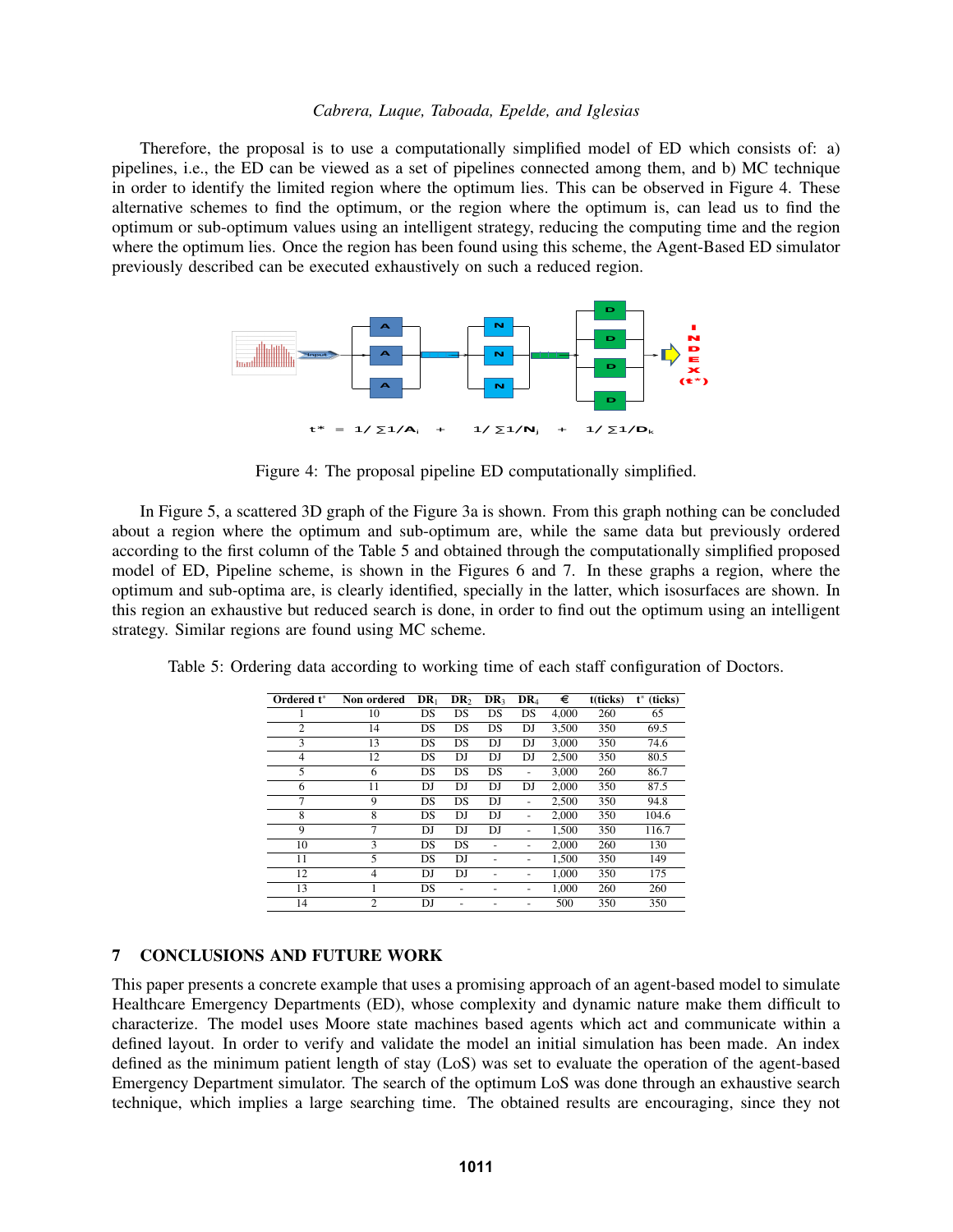*Cabrera, Luque, Taboada, Epelde, and Iglesias*



Figure 5: Scattered 3D graph using the second column of the Table 5 where there is a lack of order of staff configuration. The axes are labeled by the number of combinations of each ED staff: up to 9 for Nurses and Admission personnel and up to 14 for Doctors.



Figure 6: Scattered 3D graph obtained through the proposed reduce ordered scheme Pipeline. The axes are labeled by the number of combinations of each ED staff: up to 9 for Nurses and Admission personnel and up to 14 for Doctors.



Figure 7: Isosurfaces graph obtained through the proposed ordered reduce scheme Pipeline. The axes are labeled by the number of combinations of each ED staff: up to 9 for Nurses and Admission personnel and up to 14 for Doctors.

only showed that as expected, the larger number and experienced ED staff, the less average patient LoS is estimated, but also showed interesting results when its standard deviation is analyzed. Simulation allows to understand and analyze better the problem. However, even with the pretty small problem size studied the number of combinations are large, as well as the execution time. Moreover, the computational resources that this problem will demand in order to perform statistical sensitivity analysis are huge. Therefore, a better optimization technique or approach, rather than exhaustive search technique, must be used. This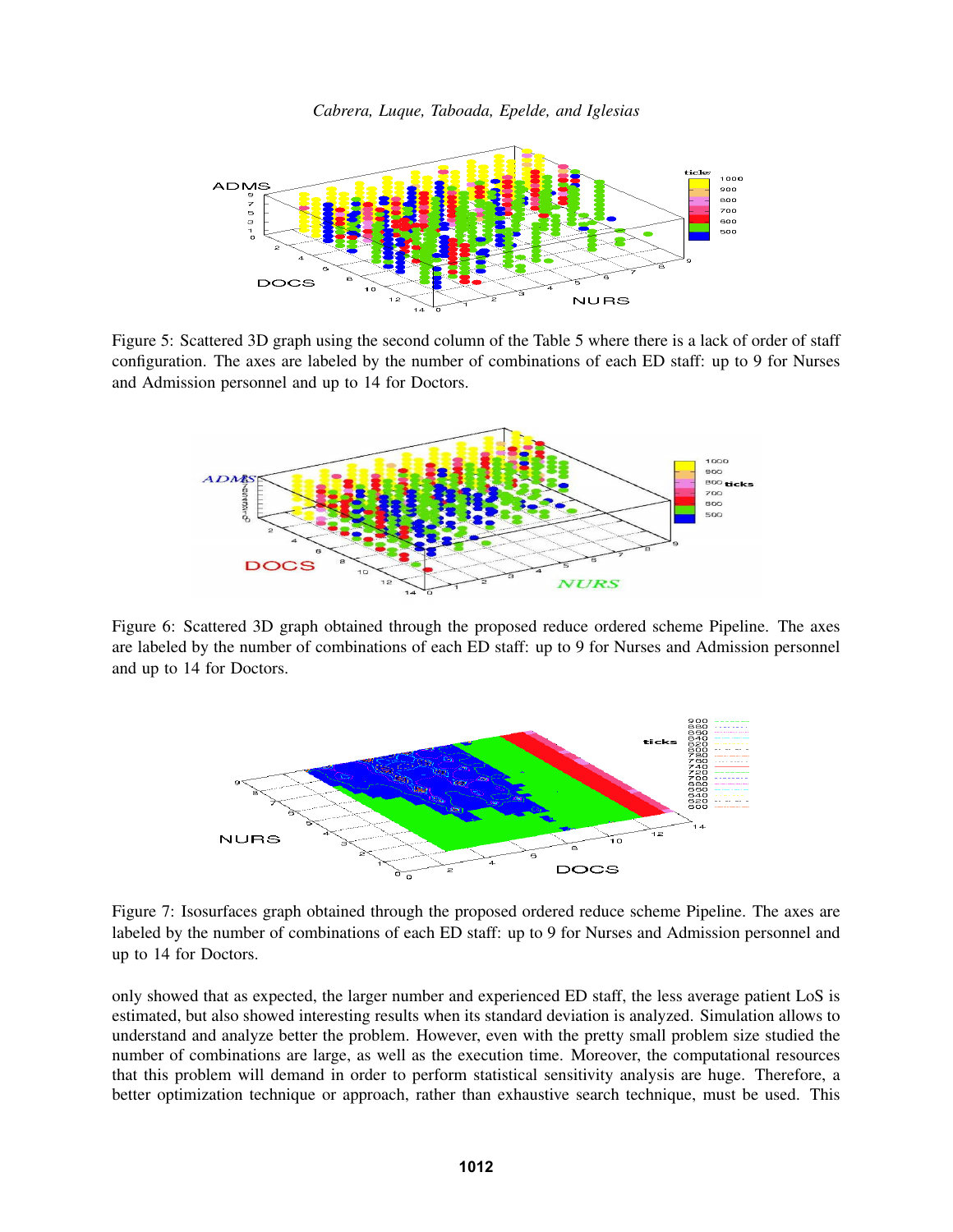approach is using a computationally simplified model of the ED as MC and Pipeline schemes in order to identify the region where the optimum is, and do a reduced exhaustive search, in this limited region. The results using such approaches are not only promising, but also computationally not as intense as the computing using exhaustive search technique.

As future work, the proposed alternatives methodologies MC and Pipeline schemes have to be tested with a more detailed ED facility, as well as more sanitarian staff and more realistic budgets. Moreover, due to the multi-dimensional nature of the problem, i.e., large amount of individuals as well as the number of states in the state machine of each individual, different time periods, and the multi- objective optimization problem a large amount of parameter values should be computed; therefore, the use of high performance computing will be mandatory.

## ACKNOWLEDGMENTS

This research has been supported by the MICINN Spain, under contract TIN2007-64974 and the MINECO (MICINN) Spain, under contract TIN2011-24384.

## **REFERENCES**

- Ahmed, M. A., and T. M. Alkhamis. 2009. "Simulation optimization for an emergency department healthcare unit in Kuwait". *European Journal of Operational Research* 198 (3): 936–942.
- Fu, M. C. 2002. "Feature Article: Optimization for simulation: Theory vs. Practice". *INFORMS Journal on Computing* 14 (3): 192–215.
- Hancock, W. M., and P. F. Walter. 1979. "The use of computer simulation to develop hospital systems". *SIGSIM Simul. Dig.* 10 (4): 28–32.
- Hutzschenreuter, A. K., P. A. Bosman, and H. Poutré. 2009. "Evolutionary Multiobjective Optimization for Dynamic Hospital Resource Management". In *Evolutionary Multi-Criterion Optimization*, edited by M. Ehrgott, C. Fonseca, X. Gandibleux, J.-K. Hao, and M. Sevaux, Lecture Notes in Computer Science, 320–334. Springer Berlin / Heidelberg.
- Hutzschenreuter, A. K., P. A. N. Bosman, I. Blonk-Altena, J. van Aarle, and H. La Poutre. 2008. "Agent-based ´ patient admission scheduling in hospitals". In *Proceedings of the 7th international joint conference on Autonomous agents and multiagent systems: industrial track*, AAMAS '08, 45–52. Richland, SC: International Foundation for Autonomous Agents and Multiagent Systems.
- Institute of Medicine (IoM), and Committee on the Future of Emergency Care in the United States Health System. 2007. *Hospital-Based Emergency Care: At the Breaking Point*. Washington, D.C.: The National Academies Press.
- Jones, S. S., and R. S. Evans. 2008. "An Agent Based Simulation Tool for Scheduling Emergency Department Physicians". In *AMIA Annual Symposium proceedings, AMIA Symposium*, 338–342.
- Jun, J. B., S. H. Jacobson, and J. R. Swisher. 1999, February. "Application of discrete-event simulation in health care clinics: A survey". *Journal of the Operational Research Society*:109–123.
- Laskowski, M., and S. Mukhi. 2008. "Agent-Based Simulation of Emergency Departments with Patient Diversion". In *Electronic Healthcare*, edited by D. Weerasinghe, O. Akan, P. Bellavista, J. Cao, F. Dressler, D. Ferrari, M. Gerla, H. Kobayashi, S. Palazzo, S. Sahni, X. S. Shen, M. Stan, J. Xiaohua, A. Zomaya, and G. Coulson, Lecture Notes of the Institute for Computer Sciences, Social Informatics and Telecommunications Engineering, 25–37: Springer Berlin Heidelberg.
- Lynn, S. G., and A. L. Kellermann. 1991. "Critical decision making: Managing the emergency department in an overcrowded hospital". *Annals of Emergency Medicine* 20 (3): 287–292.
- Persson, J. A., P. Davidsson, S. J. Johansson, and F. Wernstedt. 2005. "Combining Agent-Based Approaches and Classical Optimization Techniques". In *EUMAS*, edited by M. P. Gleizes, G. A. Kaminka, A. Nowe,´ S. Ossowski, K. Tuyls, and K. Verbeeck, 260–269: Koninklijke Vlaamse Academie van Belie voor Wetenschappen en Kunsten.